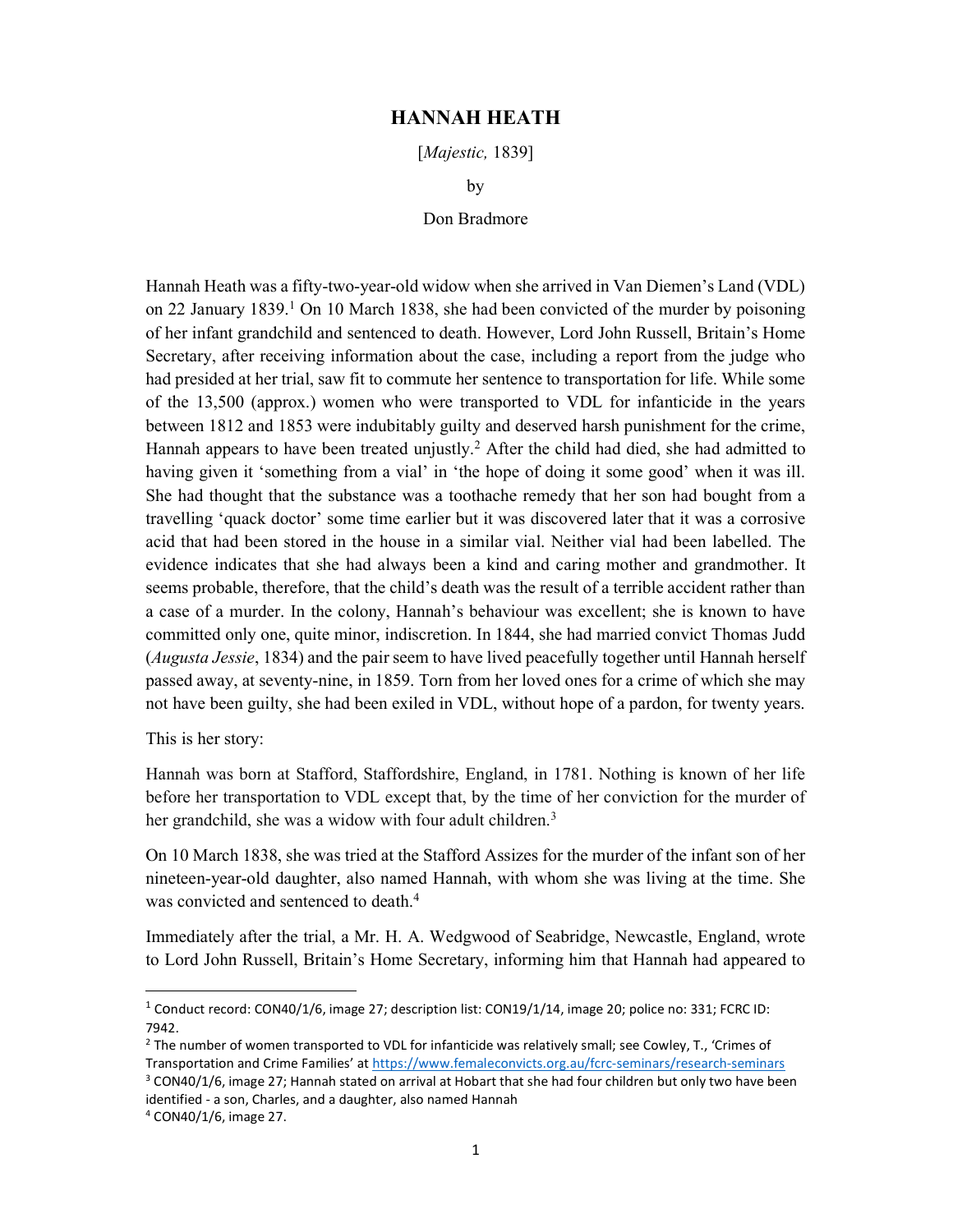have been badly wronged when a certain Mr. Barber, an attorney at Stafford who had promised to represent her at the trial, had left her undefended at the last minute. Maintaining that Hannah had been taken 'by surprise' at Barber's withdrawal and that his 'neglect' had 'prejudiced' the outcome of the trial, Wedgwood asserted that there was 'an impression amongst those who witnessed the trial that [she] would, if defended, have been acquitted'<sup>5</sup>

As it happens, Sir John Gurney, KC, the judge who had presided at Hannah's trial, had also written to Lord Russell at this time stating that he 'had *not* been sufficiently satisfied with the conviction to allow the Law to take its course, but had respected [the decision] until His Majesty's pleasure shall be signified'. He now begged leave 'to recommend that mercy be extended to her on condition of transportation for life'.<sup>6</sup>

At about the same time, Mr. J. M. Phillips, Britain's Under Secretary of State, possibly acting on the suggestion of Lord Russell, had asked a respected colleague, Mr. J. F. Barry, of Hanley, England, to go to Stafford to make further enquiries. At Stafford, Barry had interviewed four people who knew Hannah well about the circumstances of the case: her son Charles, her daughter Hannah, a neighbour named Dorothy Dale and an 'aged' woman known only as Nanny Booth who, it was thought, might be able to provide him with details about the substance that Hannah had administered to the child just before its death.<sup>7</sup>

In reporting the facts that had been revealed during these interviews, Barry had told Phillips that he had gone to considerable lengths to hide the real purpose of his visit from each of the four. He had not told any of them that he had interviewed the others so that each had had no knowledge of what the others had said.<sup>8</sup>

Hannah's son, Charles, had freely admitted that it was he who had bought the substance from a travelling 'doctor'. He had bought it for his own toothache and had used it as directed. As he had no money, he had given the man a shoe buckle for it. He did not know the man's name but had heard that he was living then at the home of Nanny Booth.<sup>9</sup>

Hannah's daughter, the younger Hannah, fully corroborated her brother's story. She, too, had bought medicine in a similar vial, and of a similar colour, from the same man – whom she called a 'quack doctor' - for an ailment she had had at the time.<sup>10</sup> The man had carried his stock of potions tied up in a cloth to a stick which he slung over his shoulder. The young woman, whom Barry had judged to have loved her child, had gone on to say that her mother had always been loving and kind. All three – mother, daughter and baby - had shared a bed in the house

<sup>&</sup>lt;sup>5</sup> Lord John Russell was Britain's Home Secretary from 1835 to 1839 and Secretary for War and the Colonies from 1839 to 1841. https://adb.anu.edu.au/biography/russell-john-2619; H. A. Wedgwood may have been a relative of Josiah Wedgwood (1730-1795), the Staffordshire potter, entrepreneur, and abolitionist who founded the Wedgwood company, but his identity has not been verified.

<sup>&</sup>lt;sup>6</sup> See 'Petitions' for Hannah Heath, Majestic, HO17/86/33, at https://www.femaleconvicts.org.au/pretransportation/petitions.

 $7$  As for Note 6.

<sup>8</sup> As for Note 6.

<sup>&</sup>lt;sup>9</sup> As for Note 6.

 $10$  Tthe dictionary defines such a person as an 'unqualified person who claims medical knowledge or other skills' – see https://www.collinsdictionary.com/dictionary/english/quack-doctor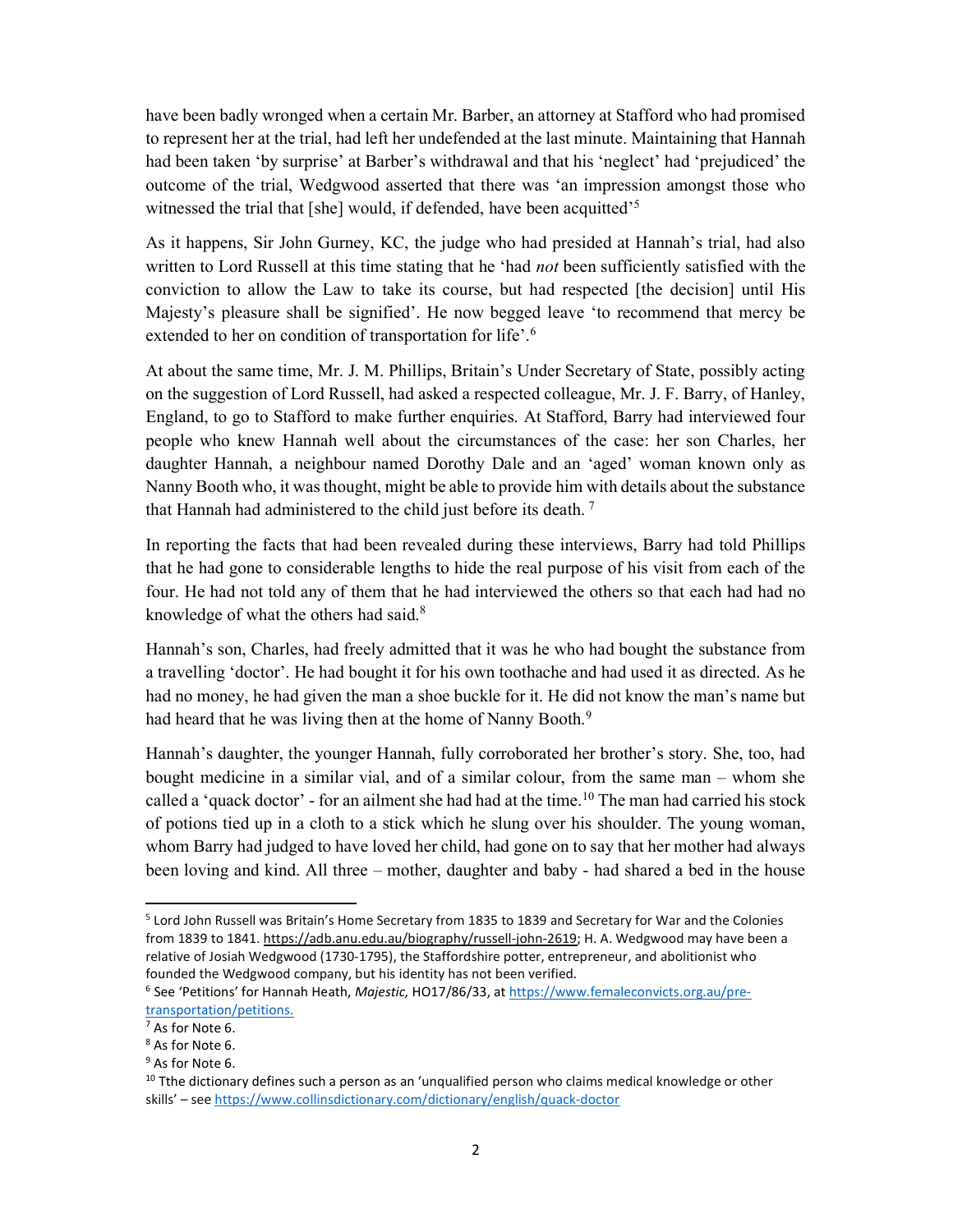and the mother, a heavy sleeper, had been constantly afraid that, while she slept, she would roll on the baby and suffocate it. Barry that thought that, if the older Hannah had really wanted to murder the child, this would have been an easier and safer way of doing it than poisoning it. Young Hannah had shown Barry the clothes the baby had been wearing when it had died and, although they had been washed since, he was able to see that 'they were burnt in holes in some parts, as if by the action of sulphuric acid.<sup>'11</sup>

Dorothy Dale, the neighbour, who had been a witness at the trial, had told Barry that she had seen the quack doctor who had supplied the younger Hannah with a vial of medicine when he called at her house but had nothing more of relevance to add.<sup>12</sup>

Finally, Barry spoke to Nanny Booth, a well-known midwife of the district. She confirmed that the quack doctor, whose name she only knew as 'William', had lived at her house for some time but that he had left 'many months ago, and that 'she could not say how he might be found'. He had given her some medicine for her toothache but it had not cured her. It had been a kind of 'vitriol' and was of 'a burning nature'.<sup>13</sup>

Phillips, after receiving the results of Barry's investigation, and presumably acting on Lord Russell's instructions again, was able to tell Wedgwood that Hannah's death sentence had now been commuted to transportation for life.<sup>14</sup>

Shortly afterwards, Hannah was taken to a London prison to await a ship to carry her to VDL. Eventually, she was embarked on *Majestic* which, with one hundred and twenty-six female prisoners and a small number of their children, sailed on 3 October 1838 and reached Hobart on 29 January the following year.<sup>15</sup>

According to the medical journal kept by Peter Fisher, the surgeon-superintendent aboard *Majestic*, the voyage had been a relatively comfortable one. There had been only one death at sea, that of a child of a prisoner. Along the way, Hannah had been treated for a mild case of diarrhoea but was quickly cured.<sup>16</sup>

Hannah was a small woman. Upon arrival at Hobart, she was described as being only four feet one and a half inches (about 125 cms) tall. Her complexion was 'sallow', her face was 'lightly pock-pitted', her hair 'brown to grey' and her eyes 'grey'. Part of one thumb was missing. Her convict trade was entered on her record as 'servant'.<sup>17</sup>

Soon after arrival, Hannah was sent to Launceston in the north of the colony to be assigned into service but full details of her locations and employment seem not to have been entered on her convict documents. All that is known with certainty of her at this time is that she was assigned in December 1841 to a Mr. J. A. Denman of Launceston. How long she had remained

<sup>&</sup>lt;sup>11</sup> As for Note 6.

<sup>&</sup>lt;sup>12</sup> As for Note 6.

<sup>&</sup>lt;sup>13</sup> As for Note 6.

<sup>&</sup>lt;sup>14</sup> As for Note 6.

<sup>15</sup> http://members.iinet.au/~perthdps/convicts/shipsTAS.html

<sup>16</sup> https://www.femaleconvicts.org.au/docs2/ships/SurgeonsJournal\_Majestic1839.pdf

<sup>17</sup> CON40/1/6, image 27.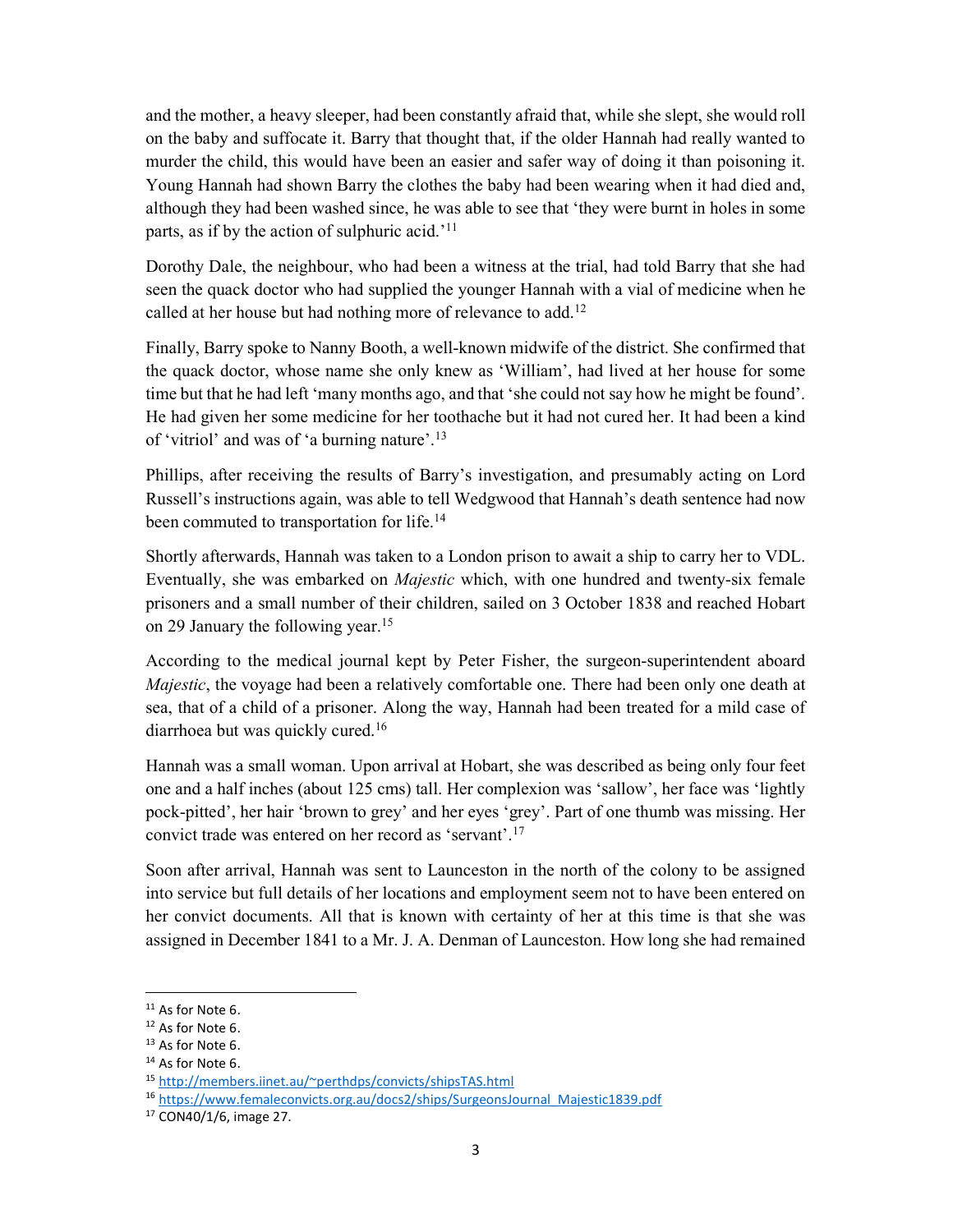in service there is not clear but it might well have been until 13 November1843 when she was granted a ticket of leave and so permitted to find her own employment and accommodation.<sup>18</sup>

Coincidentally, perhaps, it was also on 13 November 1843 that forty-six-year-old Thomas Judd, a convict, had applied for permission to marry Hannah, now fifty-six. However, approval for the marriage had not been given, presumably because the authorities had had doubts about whether Thomas was free to marry. He had stated upon arrival that he was a married man. However, when Judd made a second application on 3 November 1844, permission was granted, subject to the officiating clergyman being satisfied that both were eligible. While no record of a marriage ceremony has yet been located, it is believed that the pair lived together as husband and wife from that time.<sup>19</sup>

Thomas had been in the colony since his arrival on *Augusta Jessie* in January 1835. In March of the previous year, he had been convicted in Essex, England, of highway robbery and sentenced to transportation for life. Although his pre-transportation gaol report had described him as being of 'bad character' and with having bad 'connexions', he had caused little trouble to the authorities in VDL and had been granted a ticket-of-leave by March 1843.<sup>20</sup>

Little is known about the lives of the couple after the marriage except that their convict records indicate that both were, with minor exception, exceedingly well-behaved after that time.<sup>21</sup>

Hannah's only misdemeanour in VDL had occurred in early 1854 when she had 'failed to report herself', in December of the previous year, at a muster at the Police Office in the district in which she was residing at the time.<sup>22</sup> For the offence, the ticket of leave which she had held since November 1843 was revoked. As far as can be discovered from her convict papers, it was never restored.<sup>23</sup>

On 21 March 1859, Hannah died at Launceston. She was seventy-nine. Her death certificate shows the cause as 'rupture of a blood vessel'. It describes her as the 'wife of a labourer' and – more sadly – as still being 'under sentence'.<sup>24</sup>

Thomas lived on for another twenty years. On 8 July 1845, he had been granted a conditional pardon, meaning that he was free, if he wished, to reside in any of the Australian colonies.<sup>25</sup> However, as one who had been sentenced to a life sentence, he would have been aware that he would never be able to achieve the next level of freedom: 'free by servitude'. He would remain

<sup>&</sup>lt;sup>18</sup> CON40/1/6, image 27; Ticket of leave: Hobart Town Gazette, 3 May 1844; Colonial Times (Hobart), 7 May 1844, p.4.

<sup>&</sup>lt;sup>19</sup> Permission to marry: CON52/1/2, p.50 andp.92.

 $^{20}$  Judd: CON31-1-26, image 19; his wife Elizabeth was at Ryde (assumed to be Ryde, Isle of Wight, UK.) <sup>21</sup> CON40/1/6, image 27; CON31-1-26, image 19.

 $22$  Muster: Musters were lists compiled periodically - similar to censuses - as a way of keeping track of and enumerating convicts in the colonies; see

https://www.digitalpanopticon.org/VDL Founders and Survivors Convicts 1802-1853 <sup>23</sup> CON40/1/6, image 27.

<sup>24</sup> Hannah, death: RGD35/1/28, no. 295.

<sup>&</sup>lt;sup>25</sup> https://www.nla.gov.au/research-guides/convicts/tickets-of-leave; in the matter of a conditional pardon, Hannah seems to have been treated badly again. No record of her ever having received one has been found.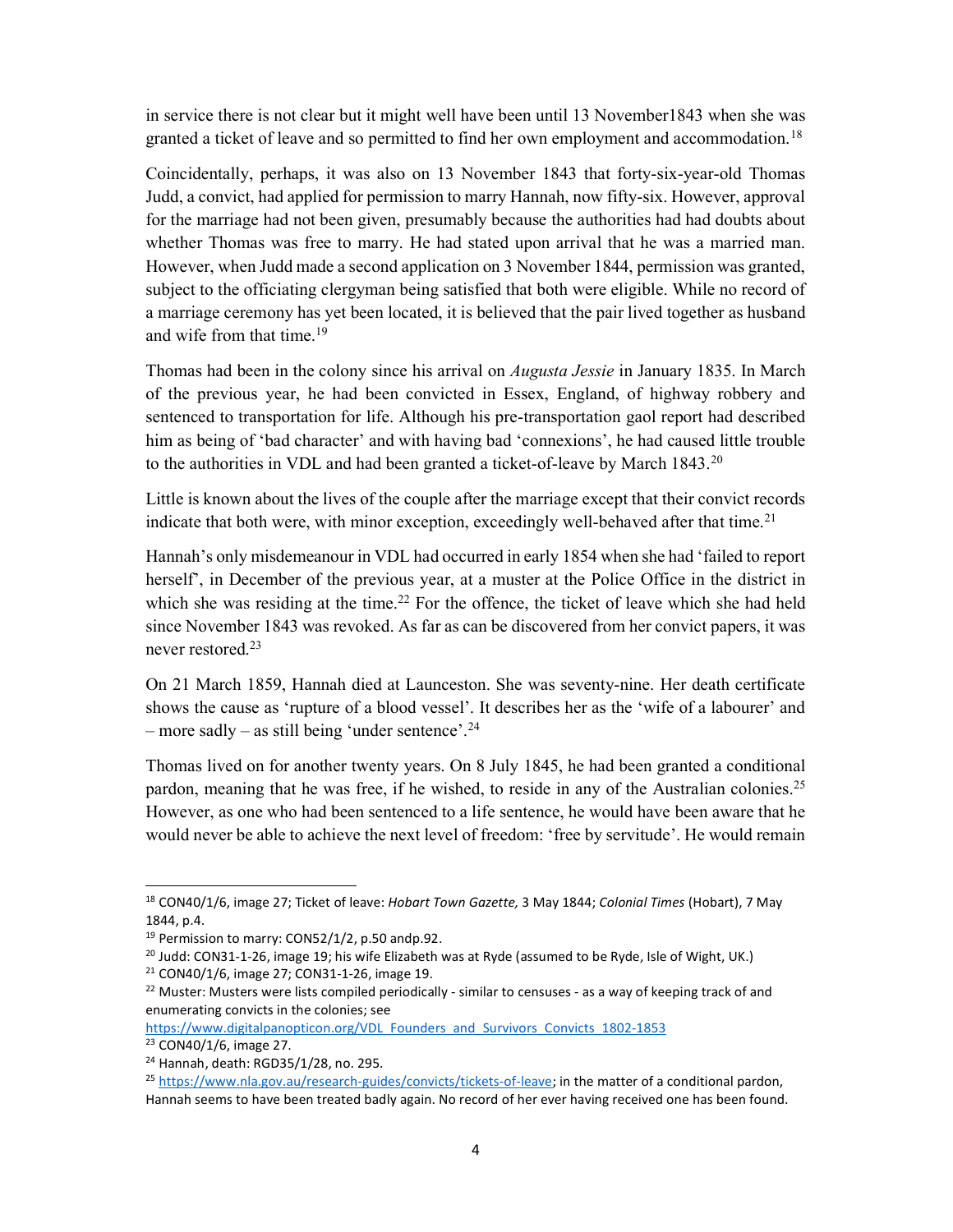a prisoner for the rest of his life. He passed away at Launceston, on 5 March 1879. He was eighty-three. His death certificate shows the cause as 'senility'.<sup>26</sup>

It would be interesting to know how often Hannah had reflected, in the last years of her life, on the circumstances of her conviction and transportation and, especially, on the 'quack doctor' whose medicine she had given to her grandchild. Although the peddler had not been directly responsible for the death, it was his medicine that had brought about the tragedy.

At that time, educated and trained physicians were fewer, further between, and more expensive than the various types of unlicensed, and often-illiterate, healers - sometimes known as 'cunning folk' – who were more readily accessible and whose remedies, often combining science and magic, had often been learnt through their own experimentation with plants and animals or passed down through generations.<sup>27</sup> People who were poor had little choice but to resort to them as well as to itinerant peddlers of potions, elixirs and unguents who, before there were more sophisticated retail and distribution networks, either acted alone or as agents for larger manufacturers.<sup>28</sup>

Hannah would also have been aware of local 'healers' or 'cunning folk' who were quite common in VDL in the convict era also. Although they lacked formal qualifications, some of these men and women, were skilled in the use of herbal remedies – and were widely respected. While their remedies were useful at times, it is known that these were sometimes administered with disastrous results. Accidental deaths, especially of children, were relatively common.<sup>29</sup>

For instance, in February 1837 – just a couple of years before Hannah's arrival in VDL – convicts Mary nee Smith (*Eliza III*, 1830) and her husband John Cawthorne (*Medina*, 1825) had been accused of murdering their eleven-month-old son by administering to him a substance containing opium that had been concocted by a well-known local 'cunning man', Benjamin Nokes.<sup>30</sup> At an inquest, the pair had been exonerated but the coroner's jury, in handing down its verdict, had expressed the view that the illness of which the boy had suffered for a month before it died had been aggravated by the improper treatment of Nokes.<sup>31</sup> And, in December 1848, convicts Mary Murphy (Greenlaw, 1846) and Francis Tynan (Orator, 1843), the man with whom she was cohabiting at the time, were charged in the Supreme Court, Hobart, with murdering Murphy's child by a previous relationship. They, too, had been cleared of any blame, the jury finding that there was insufficient evidence that their intention had been to harm the child. $32$ 

 $^{26}$  Judd: conditional pardon: CON31-1-26, image 19; Judd, death: RGD35/1/48, no. 483; levels of freedom: https://www.femaleconvicts.org.au/administration/freedoms;

<sup>&</sup>lt;sup>27</sup> https://en.wikipedia.org/wiki/Cunning\_folk\_in\_Britain

<sup>28</sup> https://www.google.com/search?client=firefox-b-d&q=Itinerant+peddlers+of+remedies

<sup>&</sup>lt;sup>29</sup> See, for instance, Tribune (Hobart), 19 September 1878, p.2; Tasmanian News (Hobart), 18 April 1890, p.3.

<sup>30</sup> Nokes: https://archivesandheritageblog.libraries.tas.gov.au/colonial-cunning-folk-part-one-william-allison/  $31$  Inquest, baby Cawthorne: SC195/1/3, No. 217; Mary Smith: CON40/1/9, Image 83; Cawthorne: CON31/1/6, image 240.

<sup>32</sup> Colonial Times (Hobart), 8 December 1848, p.3.